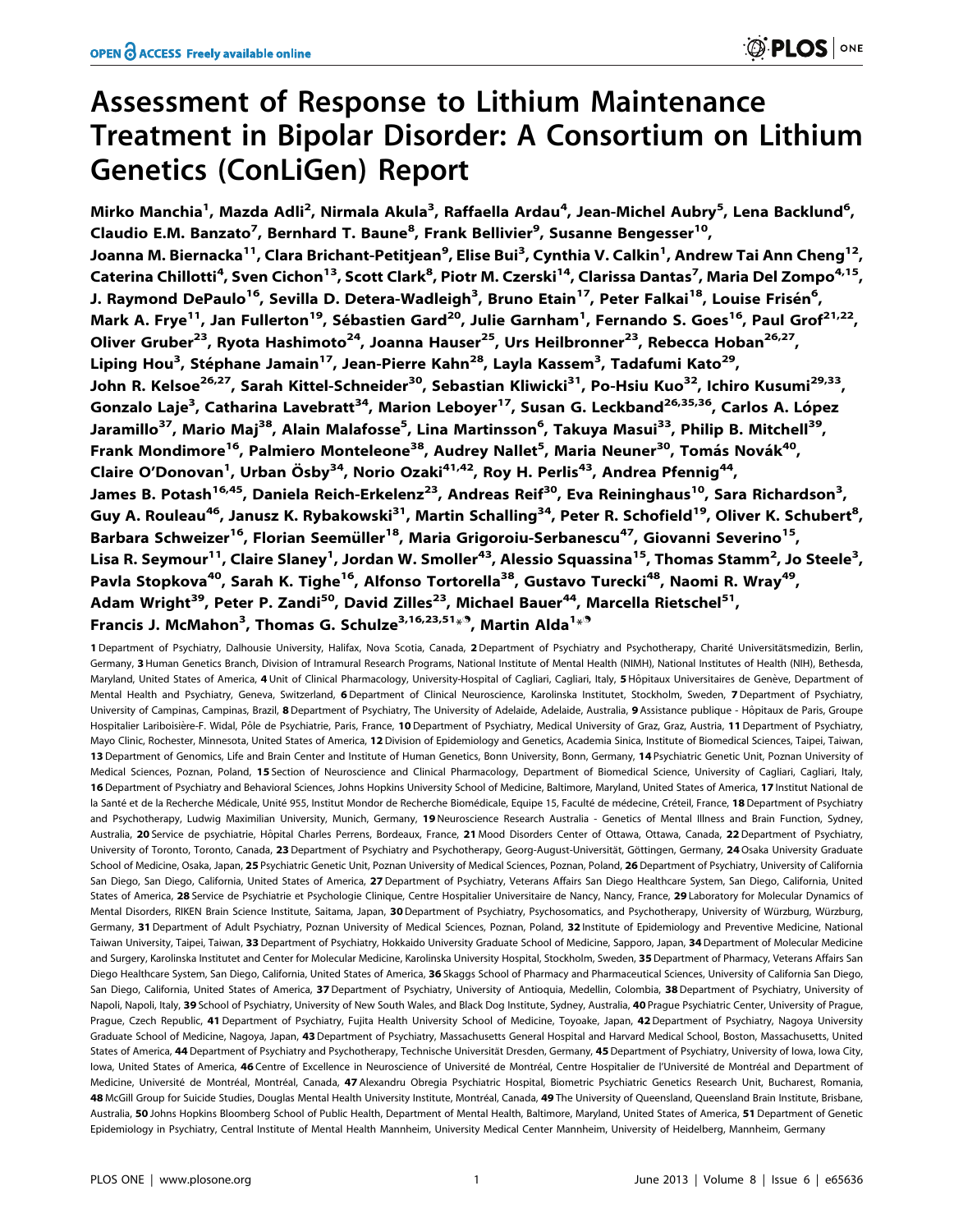# Abstract

Objective: The assessment of response to lithium maintenance treatment in bipolar disorder (BD) is complicated by variable length of treatment, unpredictable clinical course, and often inconsistent compliance. Prospective and retrospective methods of assessment of lithium response have been proposed in the literature. In this study we report the key phenotypic measures of the ''Retrospective Criteria of Long-Term Treatment Response in Research Subjects with Bipolar Disorder'' scale currently used in the Consortium on Lithium Genetics (ConLiGen) study.

Materials and Methods: Twenty-nine ConLiGen sites took part in a two-stage case-vignette rating procedure to examine inter-rater agreement [Kappa (k)] and reliability [intra-class correlation coefficient (ICC)] of lithium response. Annotated firstround vignettes and rating guidelines were circulated to expert research clinicians for training purposes between the two stages. Further, we analyzed the distributional properties of the treatment response scores available for 1,308 patients using mixture modeling.

Results: Substantial and moderate agreement was shown across sites in the first and second sets of vignettes ( $\kappa$  = 0.66 and  $\kappa$  = 0.54, respectively), without significant improvement from training. However, definition of response using the A score as a quantitative trait and selecting cases with B criteria of 4 or less showed an improvement between the two stages  $(ICC<sub>1</sub>=0.71$  and  $ICC<sub>2</sub>=0.75$ , respectively). Mixture modeling of score distribution indicated three subpopulations (full responders, partial responders, non responders).

Conclusions: We identified two definitions of lithium response, one dichotomous and the other continuous, with moderate to substantial inter-rater agreement and reliability. Accurate phenotypic measurement of lithium response is crucial for the ongoing ConLiGen pharmacogenomic study.

Citation: Manchia M, Adli M, Akula N, Ardau R, Aubry J-M, et al. (2013) Assessment of Response to Lithium Maintenance Treatment in Bipolar Disorder: A Consortium on Lithium Genetics (ConLiGen) Report. PLoS ONE 8(6): e65636. doi:10.1371/journal.pone.0065636

Editor: Kazutaka Ikeda, Tokyo Metropolitan Institute of Medical Science, Japan

Received January 24, 2013; Accepted April 26, 2013; Published June 19, 2013

This is an open-access article, free of all copyright, and may be freely reproduced, distributed, transmitted, modified, built upon, or otherwise used by anyone for any lawful purpose. The work is made available under the Creative Commons CC0 public domain dedication.

Funding: The work on assessment of lithium response has been supported by a grant from Canadian Institutes of Health Research #64410 to MA. MG-S was supported by Unitatea Executiva pentru Finantarea Invatamantului Superior, a Cercetarii, Dezvoltarii si Inovarii (UEFISCDI), Bucharest, Romania (grant no. 89/2012). JMA and AN were supported by a grant from the Swiss National Foundation (#32003B\_125469/1 to JM Aubry). ConLiGen is in part supported by funds from the Intramural Research Program of the National Institute of Mental Health (NIMH) at the National Institutes of Health (NIH), Department of Health and Human Services, United States Government. It is further supported by a grant from the Deutsche Forschungsgemeinschaft to MR, MB, and TGS (RI 908/7-1). The funders had no role in study design, data collection and analysis, decision to publish, or preparation of the manuscript.

Competing Interests: Co-authors James B. Potash, Andreas Reif, and Bernard T. Baune are PLOS ONE Editorial members. This does not alter the authors' adherence to all the PLOS ONE policies on sharing data and materials.

E-mail: thomas.schulze@med.uni-goettingen.de (TS); malda@dal.ca (M. Alda)

. These authors contributed equally to this work.

# Introduction

Bipolar disorder (BD) is a lifelong and severe psychiatric illness characterized by recurrences of episodes of depression and hypomania/mania [1]. Lithium is among the first-line maintenance treatments for BD [2,3], preventing relapses and recurrences of opposite polarity. In addition, lithium decreases the risk of suicidal behaviour and all-cause mortality in mood disorders [4– 6].

Naturalistic analyses show that approximately one third of BD patients achieve complete remission on lithium [7–14]. Lithiumresponsive BD patients have distinct clinical features, such as episodicity of clinical course [15], absence of rapid cycling [16], and a family history of BD [17], corresponding to the BD ''core phenotype'' [18].

Despite a significant genetic component for lithium-responsive BD [12,19], pharmacogenetic studies have not produced replicated results [20,21]. One possible explanation for the lack of conclusive pharmacogenetic findings is the varying definition of lithium response across the studies. Indeed, the assessment of lithium maintenance treatment response, and consequently the definition of the phenotype under study, is complicated by factors

inherent to the natural history of BD. The irregular clinical course of BD [22] as well as variable treatment adherence [23] are only few of the factors that contribute to the complexity in assessing the response to lithium maintenance treatment.

To reduce the impact of the clinical heterogeneity of BD in pharmacogenetics (and possibly to define genetically more homogeneous subgroups of BD patients), researchers have proposed to select prospectively followed patients on lithium monotherapy with unequivocal clinical response [24,25]. However, this may not be practical if large patient samples are needed. In such cases, we need to rely on retrospective evaluation of treatment response. Several such methods have been described in the literature including the Affective Morbidity Index (AMI) [26] and the Illness Severity Index [27]. The AMI takes into account the duration and the severity of an episode, the latter scored on a 4-point scale  $(0 = no$  conspicuous affective disturbance, 1 = mild depression or mania, 2 = moderate depression or mania, 3 = severe depression or mania). The area under the curve can be calculated from these two variables and compared between defined treatment periods. Similarly, the Illness Severity Index measures the efficacy of lithium treatment in controlling mood episodes. It is defined as the frequency of affective episodes prior to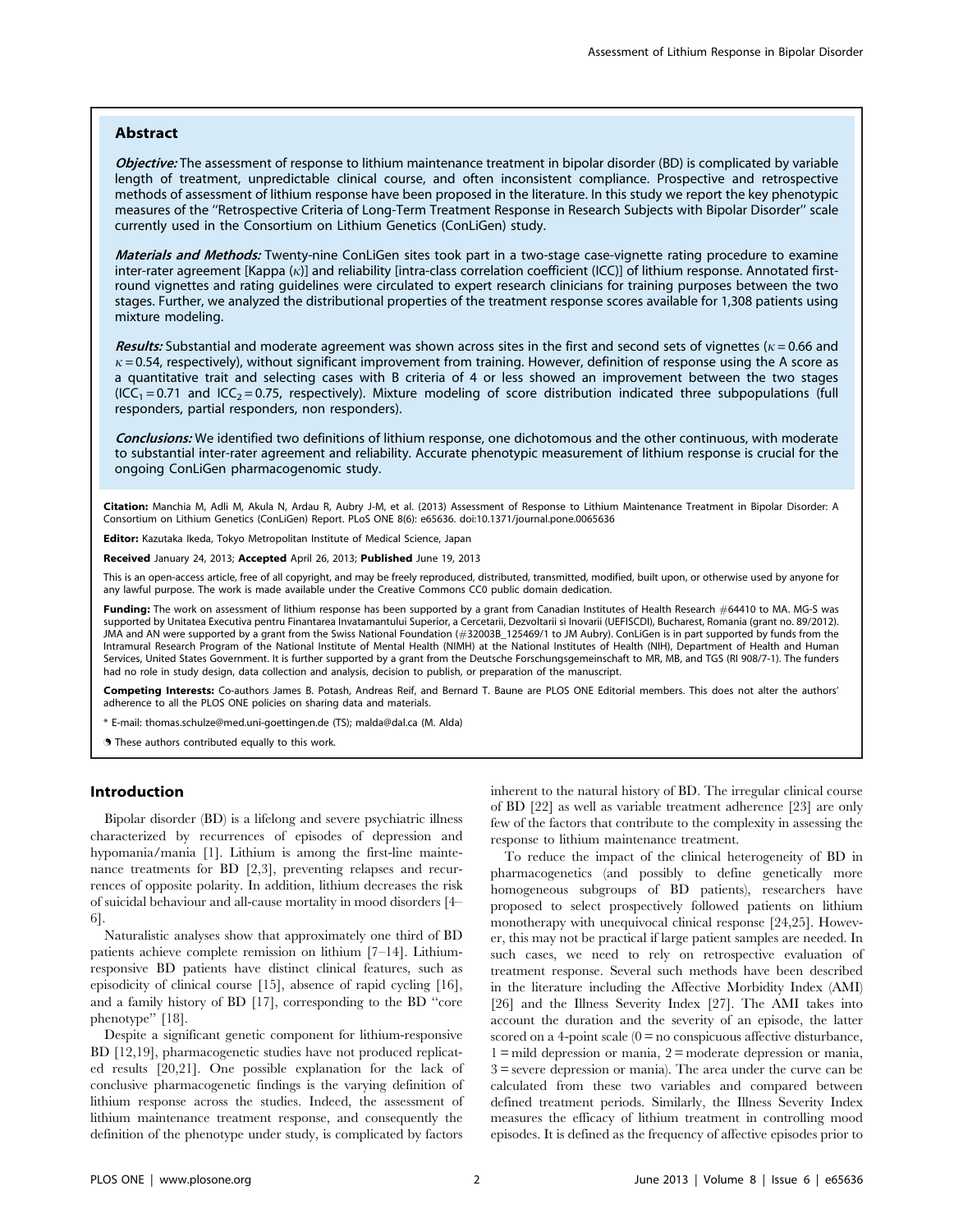Table 1. Number of raters from the Consortium on Lithium Genetics (ConLiGen) centres participating in the two-stage casevignette rating procedure for inter-rater reliability and agreement.

| <b>ConLiGen centres</b>                                                                           | <b>First stage</b> | Second stage   |
|---------------------------------------------------------------------------------------------------|--------------------|----------------|
| University of Adelaide, Adelaide (Australia)                                                      | $\mathbf{1}$       | $\mathbf{1}$   |
| University of Sydney, Sydney (Australia)                                                          | $\mathbf{1}$       | 0              |
| University of Graz, Graz (Austria)                                                                | 3                  | 3              |
| University of Campinas, São Paulo (Brasil)                                                        | 3                  | 3              |
| Dalhousie University, Halifax (Canada)                                                            | 9                  | $\overline{2}$ |
| University of Medellin, Medellin (Colombia)                                                       | 4                  | 4              |
| Charles University, Prague (Czech Republic)                                                       | $\mathbf{1}$       | $\overline{2}$ |
| Institut national de la santé et de la recherche médicale, Paris (France)                         | $\mathbf{1}$       | $\mathbf{1}$   |
| University of Würzburg, Würzburg (Germany)                                                        | $\overline{2}$     | $\mathbf{1}$   |
| University of Göttingen, Göttingen (Germany)                                                      | $\overline{2}$     | $\Omega$       |
| Charité - Universitätsmedizin, Berlin (Germany)                                                   | $\mathbf{1}$       | $\overline{2}$ |
| Technische Universität Dresden, Dresden (Germany)                                                 | 2                  | 2              |
| University of Cagliari, Sardinia (Italy)                                                          | $\overline{3}$     | 3              |
| University of Naples SUN, Naples (Italy)                                                          | $\mathbf{1}$       | $\overline{2}$ |
| The Japanese Collaborative Group on the Genetics of Lithium Response in Bipolar Disorder (Japan)* | $\overline{4}$     | 4              |
| University of Medical Sciences, Poznań (Poland)                                                   | $\overline{2}$     | $\overline{2}$ |
| Obregia Psychiatric Hospital, Medical University, Bucharest (Romania)                             | $\overline{2}$     | $\overline{2}$ |
| Karolinska Institutet, Stockholm (Sweden)                                                         | 1                  | 1              |
| University of Geneva, Geneva (Switzerland)                                                        | 3                  | $\overline{2}$ |
| Academia Sinica, Taipei (Taiwan)                                                                  | 1                  | $\mathbf{1}$   |
| National Taiwan University, Taipei (Taiwan)                                                       | $\overline{2}$     | $\overline{2}$ |
| National Institute of Mental Health (USA)                                                         | 4                  | $\overline{2}$ |
| The Johns Hopkins University, Baltimore (USA)                                                     | $\overline{7}$     | 5              |
| Mayo Clinic, Rochester (USA)                                                                      | 6                  | 1              |
| Massachusetts General Hospital, Boston (USA)                                                      | $\overline{2}$     | $\mathbf{0}$   |
| University of California, San Diego (USA)                                                         | 2                  | $\Omega$       |
| Total number of raters                                                                            | 70                 | 48             |

ConLiGen: Consortium on Lithium Genetics.

\*Hokkaido, Osaka, Tokio, Riken Brain Science Institute.

doi:10.1371/journal.pone.0065636.t001

starting lithium adjusted for age at the time lithium was started [27]. However, changes of affective morbidity might be not only a result of the treatment, but could be due to other factors. In the Consortium on Lithium Genetics (ConLiGen, www.ConLiGen. org) study [28], we adopted the ''Retrospective Criteria of Long-Term Treatment Response in Research Subjects with Bipolar Disorder'' as the principal method of evaluation of the response to lithium [12,13]. In addition to measuring the degree of clinical improvement, this scale weighs clinical factors considered relevant in determining whether the observed clinical change is in fact due to the lithium treatment.

Since ConLiGen is an international multi-centre collaboration, it has been crucial to assess the key phenotypic measures and the response to long-term lithium treatment reliability across the participating research groups. Here we present: 1) the results of the reliability analysis of response to lithium treatment across the participating centres, and 2) the distributional properties of the scale scores. These two sets of findings have been instrumental in obtaining stringent phenotypic definitions of lithium response. These analyses are of particular importance in light of the genome-wide association study (GWAS) currently being undertaken by ConLiGen.

#### Materials and Methods

## Assessment of Clinical Response to Lithium Treatment

The response to lithium treatment was measured using a previously published and validated rating scale: the ''Retrospective Criteria of Long-Term Treatment Response in Research Subjects with Bipolar Disorder'' [12,28]. Briefly, this scale quantifies the degree of improvement in the course of treatment (A criterion or A score) expressed as a composite measure of change in frequency and severity of mood symptoms. The A score is weighed against 5 factors (B criteria) which allow one to determine if the observed improvement is a result of the treatment rather than a spontaneous improvement or an effect of additional medication. Specifically, the B criteria consider: the number of episodes before/off the treatment (B1), the frequency of episodes before/off the treatment (B2), the duration of the treatment (B3), the compliance during period(s) of stability (B4) and the use of additional medication during the period of stability (B5). The total score (TS) is obtained by subtracting the B score from the A score.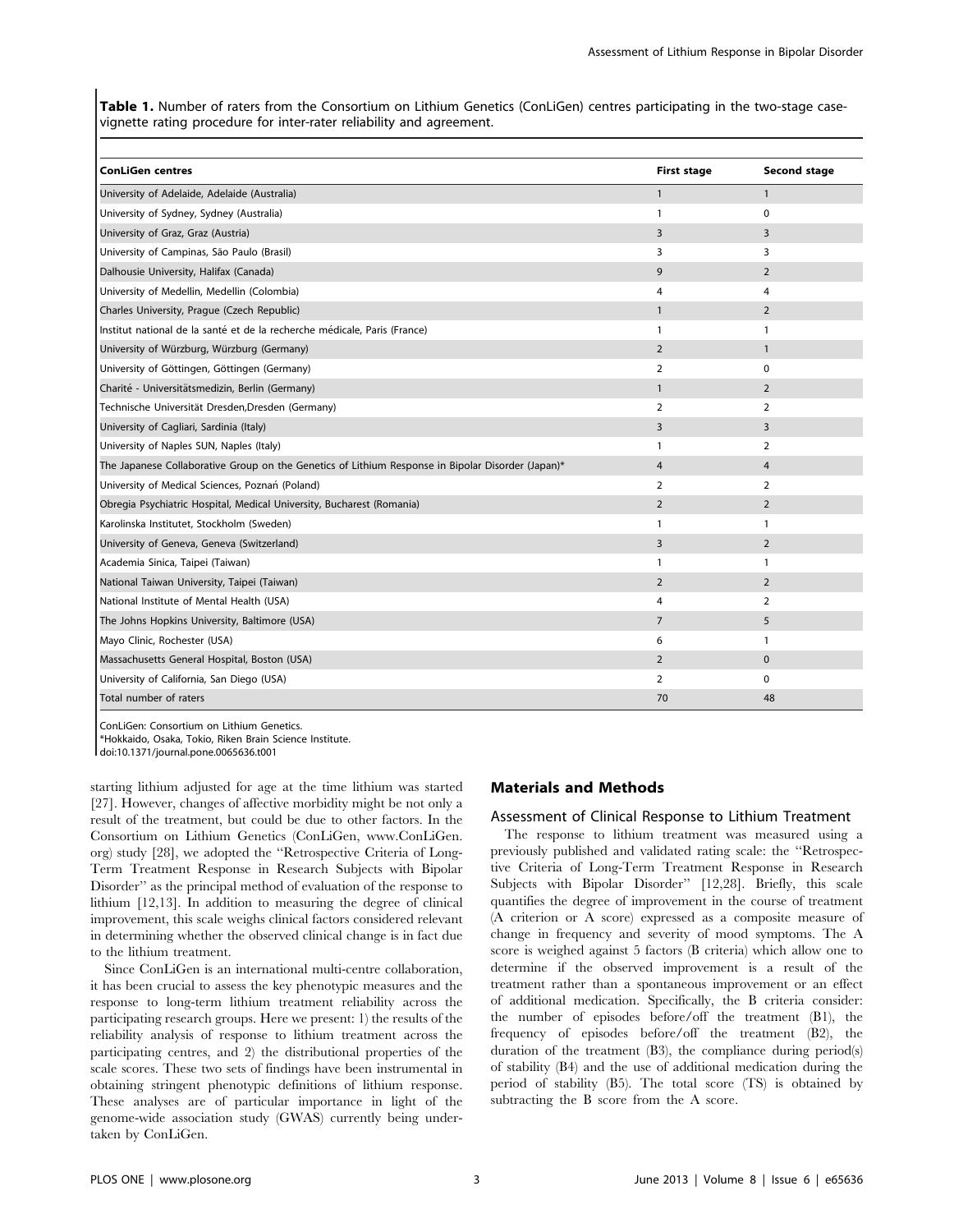# Analysis of the Inter-rater Agreement and Reliability of the Assessment of Lithium Response

The agreement and reliability of the assessment of lithium response between raters of 29 ConLiGen participating centres was measured using a two-stage case-vignette rating procedure (Table 1). Specifically, the study protocol had three phases: 1) twelve standardized case vignettes prepared by investigators (M.A., J.G., C.S.) at Dalhousie University were circulated and rated by 70 investigators; 2) annotated first-round vignettes and rating guidelines were circulated for training purposes after the first stage; 3) sixteen additional more complex vignettes prepared by senior researchers at Dalhousie University, Johns Hopkins University School of Medicine, National Institute of Mental Health (NIMH) and Academia Sinica of Taiwan (M.A., J.G., J.P., T.G.S., F.M., A.C.) were circulated and rated by 48 investigators at the participating sites. The first set of vignettes was based exclusively on BD patients who had been prospectively followed in a specialty program and with detailed clinical information on the course of illness and treatment history. The second set of vignettes was heterogeneous and included patients treated in various settings, some with limited clinical details assessed cross-sectionally. Since raters had no prior knowledge of the rating scale, this design allowed us to estimate the impact of training on agreement and reliability of lithium response assessment. The rating procedure was performed from April 2009 to October 2012.

The degree of concordance of lithium response definition was assessed with Cohen's kappa  $(\kappa)$  [29] and intra-class correlation (ICC) coefficient [30]. These analytical methods were applied to the dichotomous and continuous definition of lithium response, respectively. The  $\kappa$  statistics (multiple raters with two outcomes) were calculated with 95% confidence interval (CI) for each cut off point of the TS scale in the range from 3 (non response to lithium) to 8 (full response to lithium). Interpretation of the strength of agreement was made according to Landis and Koch: poor  $(\kappa$  $(0.00)$ , slight  $(0.00-0.20)$ , fair  $(0.21-0.40)$ , moderate  $(0.41-0.60)$ , substantial (0.61–0.80), almost perfect (0.81–1.00) [31].

The quantitative scores of the treatment response scale were analyzed in the first  $(ICC<sub>1</sub>)$  and second  $(ICC<sub>2</sub>)$  stage of ratings. Specifically, we analyzed the TS (weighted clinical improvement), the A score (uncorrected clinical improvement), the B score (quantification of confounders), and the A score when B score  $\leq 4$ . The latter measure allows the identification of ''valid cases'' through selection at the B criteria. Subjects with B score  $\leq$ 4 are likely to have a clinical improvement causally related to lithium treatment. The ICC was tested with the two-way random effects model, that assumes a random sample of  $K$  investigators selected from a larger population, and each rates  $N$  targets (i.e., case vignettes) altogether, and the two-way mixed effects model, with each target rated by each of the same  $K$  investigators, who are the only ones of interest. For both models we calculated the single and average measure reliability.

# Analysis of the Distributional Properties of the Treatment Response Scale

For the analysis of the distributional properties, we accessed TS data of 1,308 BD patients from the NIMH centralized ConLiGen phenotypic dataset.

Mixture analysis: frequentist and Bayesian approach. We used mixture analysis to test whether we could identify subgroups of patients according to the degree of response to lithium as expressed by TS. The choice of the mixture model that best fit the distribution of TS was made according to the Akaike's and Schwarz's Bayesian information criteria (AIC and BIC, respectively). The lower values of these two criteria indicated the most parsimonious model that best fit the empirical function of total score distribution. The analysis was performed using the ''NMixEM'' function implemented in the MixAk package [32] of R software (version 2.13.2).

To verify the findings from the frequentist mixture analysis, we performed the Bayesian mixture analysis employing a minimum message length approach (MML) [33]. Specifically, we used the Snob software [34] to test whether the distribution results from a union of a number of ''classes'', where the distributions ''withinclasses'' are homogeneous and have a simple form, but vary significantly ''between-classes''. The best fitting model was indicated as the most parsimonious model (i.e., the one with the lower cost expressed in nits, a specific measure unit conventionally used to express the length message). The analysis was performed using a measurement error equal to 2.5 empirically estimated by plotting the distribution of TS.

Cut off point calculation. Cut off points were derived using the theoretical TS function and calculating each data point's probability of belonging to each class. Specifically, once the mixture model parameters were estimated, we calculated the posterior probability of any data point  $x$  belonging to the  $i$ -th class as

$$
f(x; x \in Class) = \omega i N(x; \mu i, \sigma i) / f(x)
$$

where  $\omega$  is the weight,  $\mu$  is the mean,  $\sigma$  is the standard deviation. The resulting probabilities were then compared in order to

establish which class the data point belonged to.

# Results

# Inter-rater Agreement and Reliability of the Assessment of Lithium Response

Raters agreed to a substantial/moderate (first stage of casevignettes ratings) and moderate/fair (second stage of case-vignettes ratings) degree in assessing lithium response as a dichotomous variable (response/non response) (Table 2). We did not detect an effect of training as shown by the lack of improvement in  $\kappa$ . Specifically, in the first stage of ratings, the  $\kappa$  score showed a substantial level of agreement when we considered the TS cut off for response to lithium at 6 ( $\kappa$  = 0.65, 95% CI = 0.36–0.85) and at 8 ( $\kappa$  = 0.61, 95% CI = 0.33–0.83). The highest  $\kappa$  value was for the TS cut off point of 7 ( $\kappa$  = 0.66, 95% CI = 0.38–0.86). The second stage of ratings had overall lower  $\kappa$  values than the first indicating a moderate level of agreement in the assessment of lithium response (TS = 6:  $\kappa$  = 0.51, 95% CI = 0.29–0.73; TS = 7:  $\kappa$  = 0.54, 95% CI = 0.31–0.76; TS = 8:  $\kappa$  = 0.54, 95% CI = 0.28–0.76). Again, the highest  $\kappa$  value was found for the TS cut off point of 7. Details can be found in Table 2.

We then analyzed the inter-rater reliability for the continuous definition of lithium response. We found that ICC values (two-way random and mixed effects models, single measure) were higher in the first stage of ratings for TS (ICC<sub>1</sub> = 0.74 versus ICC<sub>2</sub> = 0.55), for A score (ICC<sub>1</sub> = 0.66 versus ICC<sub>2</sub> = 0.52) and for total B score  $(ICC_1 = 0.59$  versus  $ICC_2 = 0.34)$ . However, the training improved the inter-rater reliability of the A score when B score was  $\leq 4$  $(ICC_1 = 0.71$  versus  $ICC_2 = 0.75)$ . These results are outlined in Table 2.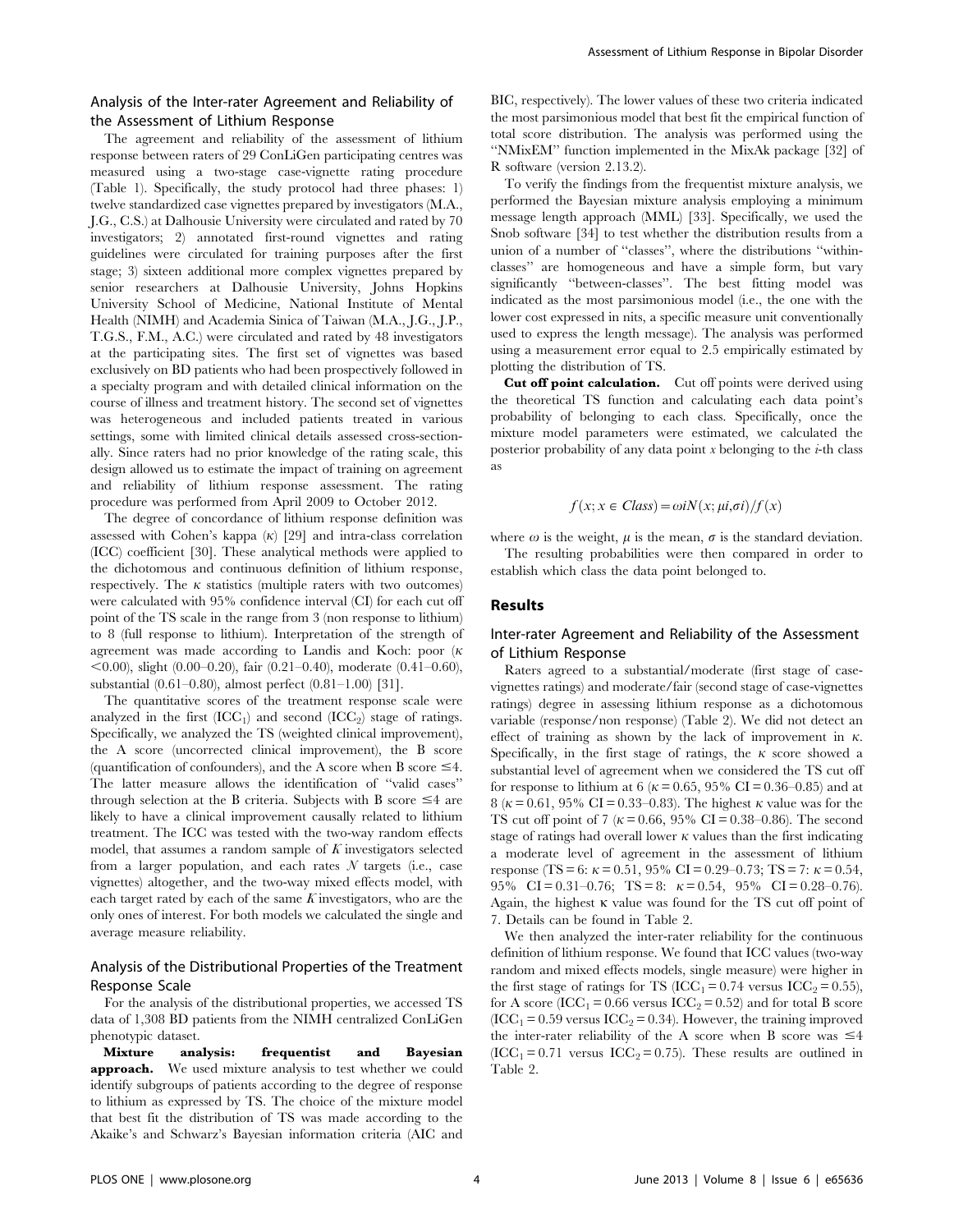Table 2. Inter-rater agreement and reliability of the assessment of lithium response in the two-stage case-vignette rating procedure: kappa and intra-class correlation analysis.

| <b>Assessment of lithium response</b> | First stage of ratings <sup>§</sup>          |                                               |           | Second stage of ratings            |                                               |           |  |
|---------------------------------------|----------------------------------------------|-----------------------------------------------|-----------|------------------------------------|-----------------------------------------------|-----------|--|
| <b>Dichotomous</b>                    | $\kappa$ (95% CI)                            | z                                             | p         | $\kappa$ (95% CI)                  | z                                             | p         |  |
| TS cut off of 8                       | $0.61(0.33 - 0.83)$                          | 103.50                                        | < 0.00001 | $0.54(0.28 - 0.76)$                | 68.06                                         | < 0.00001 |  |
| TS cut off of 7                       | $0.66$ $(0.38 - 0.86)$                       | 112.18                                        | < 0.00001 | $0.54(0.31 - 0.76)$                | 68.71                                         | < 0.00001 |  |
| TS cut off of 6                       | $0.65(0.36 - 0.85)$                          | 110.52                                        | < 0.00001 | $0.51(0.29 - 0.73)$                | 64.54                                         | < 0.00001 |  |
| TS cut off of 5                       | $0.58(0.29 - 0.81)$                          | 99.23                                         | < 0.00001 | $0.48$ $(0.25 - 0.71)$             | 61.25                                         | < 0.00001 |  |
| TS cut off of 4                       | $0.51(0.20 - 0.78)$                          | 86.83                                         | < 0.00001 | $0.42$ (0.18-0.67)                 | 52.94                                         | < 0.00001 |  |
| TS cut off of 3                       | $0.40(0.10-0.73)$                            | 68.25                                         | < 0.00001 | $0.37(0.13 - 0.66)$                | 47.46                                         | < 0.00001 |  |
| l Continuous                          | ICC <sub>1</sub> single measure<br>(95% CI)* | ICC <sub>1</sub> average measure<br>(95% CI)* |           | $ICC2$ single measure<br>(95% CI)* | ICC <sub>2</sub> average measure<br>(95% CI)* |           |  |
| Ts                                    | $0.74(0.59 - 0.89)$                          | $0.99(0.98 - 1.00)$                           |           | $0.55(0.36 - 0.80)$                | $0.98(0.96 - 0.99)$                           |           |  |
| A score                               | $0.66$ $(0.49 - 0.85)$                       | $0.99(0.98 - 1.00)$                           |           | $0.52$ (0.33-0.78)                 | $0.98(0.96 - 0.99)$                           |           |  |
| Total B score                         | $0.59(0.41 - 0.81)$                          | $0.99(0.98 - 1.00)$                           |           | $0.34(0.19 - 0.64)$                | $0.96(0.92 - 0.99)$                           |           |  |
| A score if total B score $\leq 4$     | $0.71(0.51 - 0.91)$                          | $0.99(0.99 - 1.00)$                           |           | $0.75(0.51-0.96)$                  | $0.99(0.98 - 1.00)$                           |           |  |

TS: total score.

ICC: intra-class correlation.

CI: confidence interval.

\*Mixed and random effects models.

<sup>§</sup>70 raters.

" 48 raters.

doi:10.1371/journal.pone.0065636.t002



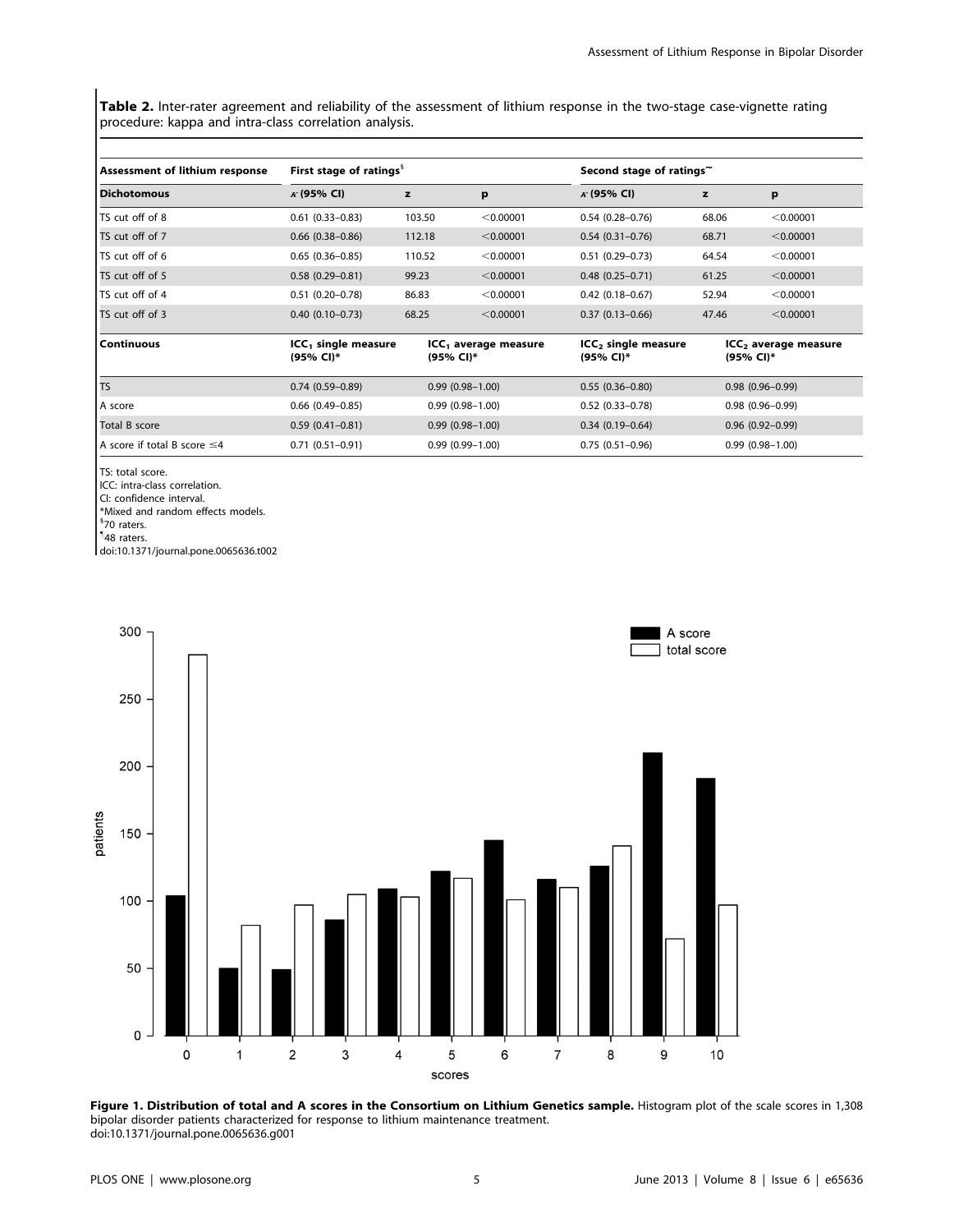

Figure 2. Joint distribution of total and A score in the Consortium on Lithium Genetics sample. Contour plot of the scale scores in 1,308 bipolar disorder patients characterized for response to lithium maintenance treatment. doi:10.1371/journal.pone.0065636.g002

Analysis of the Distributional Properties of the Treatment Response Scale

Distribution of the TS and joint distribution with score A. Figure 1 illustrates the distribution of TS and A score in 1,308 BD patients characterized for lithium response. Two hundred eighty three patients (21.6%) had TS equal to 0 and 104 patients (8%) had A score equal to 0. In the whole sample the mean A score  $\pm$  standard deviation] was 6.1 $\pm$ 3.1 and the mean TS was  $4.4\pm3.1$ . The joint distribution of TS and A scores is represented in Figure 2. It illustrates the presence of two frequency peaks at the extreme ends of the scale, namely at 0 and in the area comprised between score A equal to 9 and TS equal to 8–10. A third peak is present at the intersection of A score equal to 6 and TS of 4.

Mixture analysis: frequentist and bayesian approach. The frequentist mixture analysis on TS showed a best-fitting theoretical model of three normal components (AIC = 6467.69, BIC: 6498.75) (Figure 3A). A model with four components did not improve the fit  $(AIC = 6471.68,$  $BIC = 6513.09$ , respectively). The mean TS was  $0.76 \pm 1.15$  for the non responder component,  $4.6 \pm 1.15$  for the partial responder component and  $8.3 \pm 1.15$  for the full responder component, with 37%, 30%, and 33% of the population proportion, respectively.

The MML mixture analysis identified the most parsimonious model of three normal components [mean, (SD), (proportion of population)]: 0.5, (1.00), (32%); 4.5, (1.7), (38%); 8.4, (1.2), (30%)], representing the non responder, the partial and the full responder groups of patients. The model is displayed in Figure 3B.

Cut off point calculation. The functions of TS identified with the two different mixture analysis approaches (frequentist and Bayesian) were used to derive the probability of belonging and to calculate the cut off point between the components. The frequentist mixture model suggested two cut off points at  $TS = 3$ and TS = 6.4. Considering the Bayesian MML theoretical function, we obtained two cut off points at 2 and 7. These results confirmed that  $TS \ge 7$  is the most appropriate cut off for the definition of full response to lithium prophylaxis as suggested in previous studies [12,13].

## **Discussion**

The purpose of this study was to assess the key phenotypic measures of response to lithium treatment in the large interna-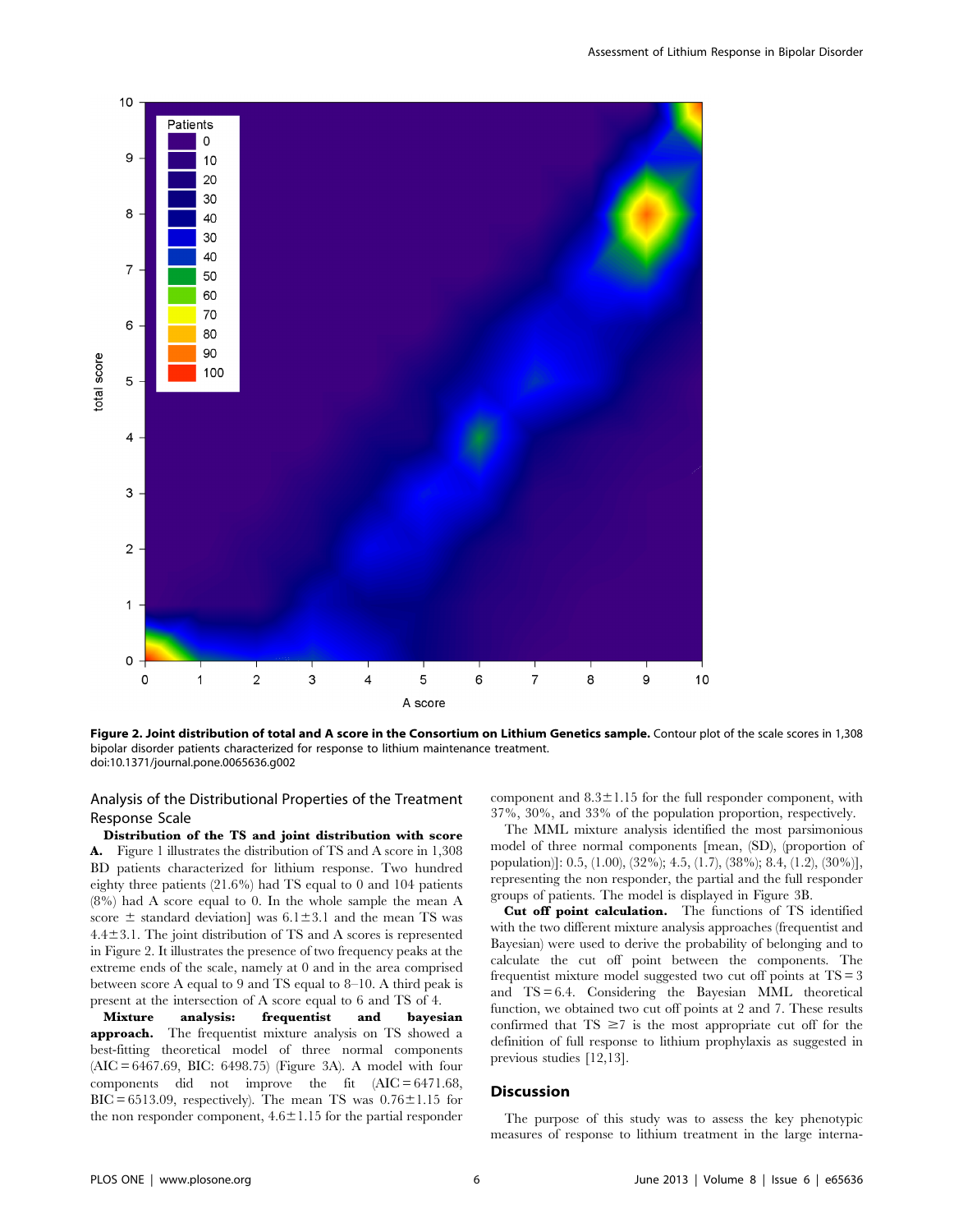

Figure 3. Empirical and theoretical distributions of the total score in the Consortium on Lithium Genetics sample. Frequentist, A, and Bayesian minimum message length, B, mixture modeling identify three subpopulations of non responders (grey), partial responders (red), and full responders (blue) in total scores of 1,308 bipolar disorder patients characterized for response to lithium maintenance treatment. doi:10.1371/journal.pone.0065636.g003

tional collaborative Consortium on Lithium Genetics. To this end, two main analyses have been carried out: the inter-rater agreement and reliability of lithium response definition across the ConLiGen participating sites, and the analysis of the distributional properties of the lithium treatment response scale [12]. We found that two definitions of lithium response, one dichotomous and the other continuous had moderate to substantial inter-rater agreement and reliability. Specifically, the two-stage

case vignettes inter-rater reliability analysis pointed to the measure of clinical improvement under lithium treatment expressed by the A score and with selection of ''valid cases'' through a total B score  $\leq$ 4. This phenotypic definition of lithium response had a substantial inter-rater reliability in the first stage of ratings  $(ICC_1 = 0.71)$  with further improvement in the second stage  $(ICC<sub>2</sub> = 0.75).$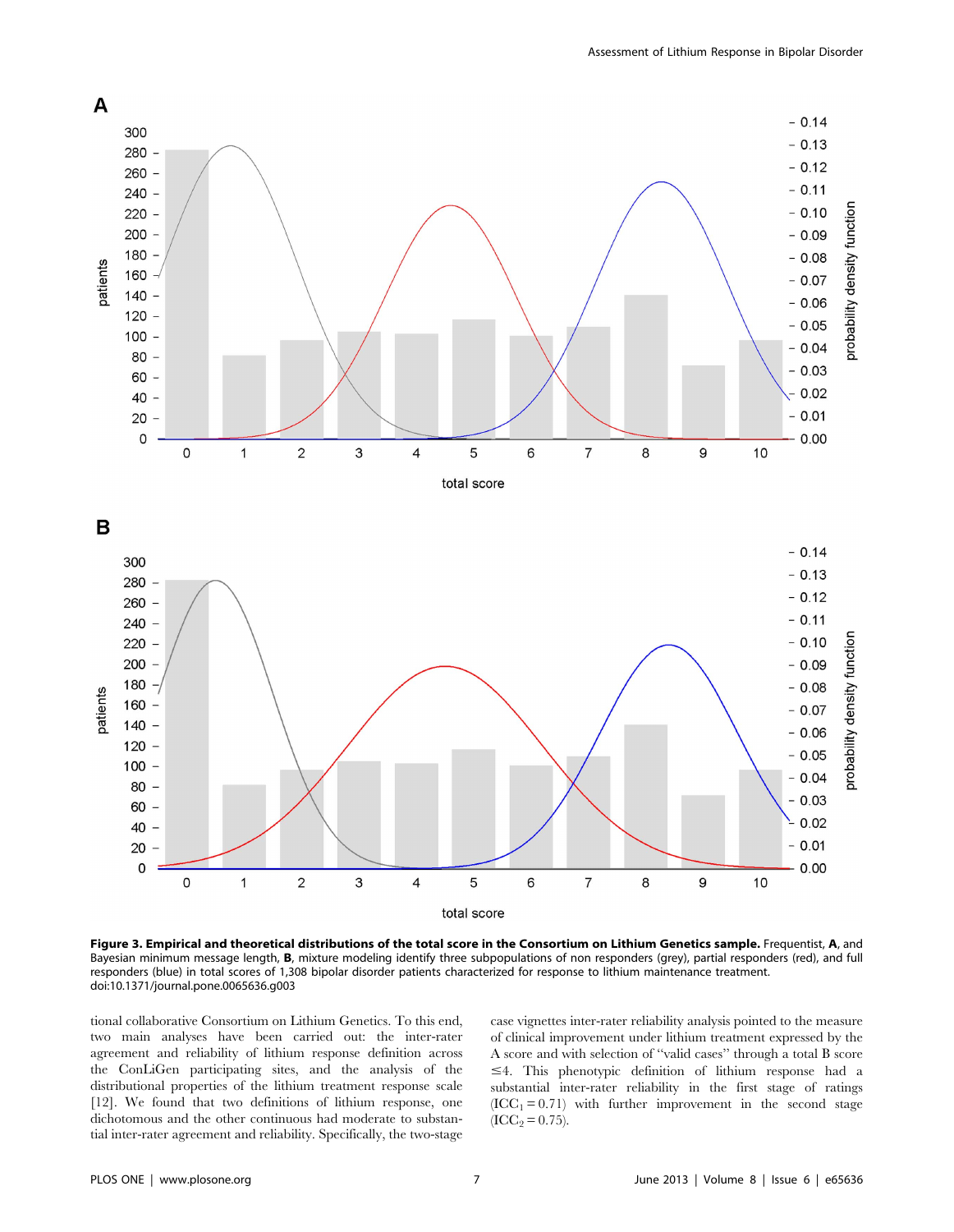Regarding the dichotomous definition of lithium response, a scale  $TS \ge 7$  was identified as the best cut off as shown by interrater agreement  $\kappa$  scores in the first ( $\kappa$  = 0.66) and second  $(k = 0.54)$  stages of case vignette ratings. Further, the analysis of the distributional properties of the treatment response scale further supported this dichotomous definition. In addition, this same measure of lithium response has been previously proposed in several clinical and genetic papers [12,13,35,36].

Some methodological considerations need to be made. For the analysis of the distributional properties, we applied mixture modeling, a method that has been extensively used in psychiatry for the identification of patient subgroups, reducing phenotypic heterogeneity and ultimately helping genetic research [37–39]. It should be noted that this method is exploratory and it does not identify the factors determining the differences between the identified subgroups [40]. A validation of the model can be obtained by comparison of the characteristics of each subgroup. In the ConLiGen study, we plan to use the clinical correlates of lithium response as external validators of the phenotypic measure suggested by the mixture modeling. Such analysis will test and compare the direction and magnitude of the association of a number of clinical variables with lithium response in its dichotomous and continuous definition.

Notably, the analysis of inter-rater reliability and agreement has involved investigators belonging to different research groups with different clinical backgrounds and training. Nevertheless, the use of standardized case vignettes and the training procedures has produced moderate to substantial agreement in the assessment of lithium response. These findings are of importance, given the evidence that even in the context of inpatient unit settings the inter-rater agreement can be unsatisfactory [41].

We performed a two-stage case-vignettes procedure aimed at testing the effect of training on the assessment of lithium response. Contrary to our expectations, we only detected improvement in the inter-rater reliability of lithium response expressed by the A score and with selection of ''valid cases'' through a total B score  $\leq$ 4, but not in that expressed by TS or A score. Arguably, the second set of vignettes described more complicated clinical cases with comorbidities, lack of compliance and multiple treatments, all

#### References

- 1. Goodwin FK, Jamison KR (2007) Manic-depressive illness. New York: Oxford University Press.
- 2. Yatham LN, Kennedy SH, O'Donovan C, Parikh S, MacQueen G, et al. (2005) Canadian Network for Mood and Anxiety Treatments (CANMAT) guidelines for the management of patients with bipolar disorder: consensus and controversies. Bipolar Disord 7 Suppl 3: 5–69.
- 3. Fountoulakis KN, Kasper S, Andreassen O, Blier P, Okasha A, et al. (2012) Efficacy of pharmacotherapy in bipolar disorder: a report by the WPA section on pharmacopsychiatry. Eur Arch Psychiatry Clin Neurosci 262 Suppl 1: 1–48.
- 4. Muller-Oerlinghausen B, Ahrens B, Grof E, Grof P, Lenz G, et al. (1992) The effect of long-term lithium treatment on the mortality of patients with manicdepressive and schizoaffective illness. Acta Psychiatr Scand 86: 218–222.
- 5. Cipriani A, Pretty H, Hawton K, Geddes JR (2005) Lithium in the prevention of suicidal behavior and all-cause mortality in patients with mood disorders: a systematic review of randomized trials. Am J Psychiatry 162: 1805–1819.
- 6. Muller-Oerlinghausen B, Felber W, Berghofer A, Lauterbach E, Ahrens B (2005) The impact of lithium long-term medication on suicidal behavior and mortality of bipolar patients. Arch Suicide Res 9: 307–319.
- 7. Prien RF, Caffey EM, Klett CJ (1974) Factors associated with treatment success in lithium carbonate prophylaxis: report of the Veterans Administration and National Institute of Mental Health Collaborative Study Group. Arch Gen Psychiatry 31: 189–192.
- 8. Solomon DA, Keitner GI, Miller IW, Shea MT, Keller MB (1995) Course of illness and maintenance treatments for patients with bipolar disorder. J Clin Psychiatry 56: 5–13.
- 9. Maj M, Pirozzi R, Magliano L, Bartoli L (1998) Long-term outcome of lithium prophylaxis in bipolar disorder: a 5-year prospective study of 402 patients at a lithium clinic. Am J Psychiatry 155: 30–35.

factors that could have influenced the scoring of the B criteria. Indeed, the ICC for the total B score decreased noticeably in the second stage of ratings, implying an increased variability in rating that impacted the discrimination among cases [42]. This explanation is corroborated by the finding of the higher  $\text{ICC}_2$  of A score with total B score  $\leq 4$ . By applying this cut-off we decreased the assessment variability ultimately increasing the discrimination among cases.

Further, these findings confirm that patients with short duration of lithium treatment, poor compliance, and concomitant medications are unlikely to be assessed reliably. This argues against the inclusion of such complex, non-standard cases in pharmacogenomic studies of lithium response. Finally, the higher inter-rater agreement and reliability found in the first set of vignettes suggests that the assessment of lithium response is reliable if sufficient clinical details are available. On the other hand if the information is limited, additional rater training will be of little help.

In conclusion, our findings support the use of two definitions of lithium response for the pharmacogenomic GWAS currently being performed by ConLiGen. Accurate phenotypic definitions of treatment response are crucial in pharmacogenomic studies [43,44]. Heterogeneity in the phenotype definition of treatment response can be a problem especially when in the context of psychiatric disorders. In the absence of other reliable clinical measures of response to lithium, this study has suggested two plausible phenotypic definitions that await application and validation in other samples.

#### Author Contributions

Conceived and designed the experiments: M. Alda TGS FJM MB MR. Performed the experiments: M. Manchia M. Alda RA JMA LB CEMB BTB FB SB CBP EB CVC ATAC CC S. Clarke PMC CD MDZ JRD BE PF LF MAF JF SG JG FSG PG OG R. Hashimoto JH R. Hoban SJ JPK LK TK JRK SKS SK PHK IK GL CL ML SGL CALJ M. Maj AM LM TM PBM FM PM AN MN TN CO UO NO RHP AP JBP DRE AR ER SR JKR MS PRS OKS BS FS MGS GS LRS CS JWS AS TS PS SKT AT AW DZ MB MR TGS M. Adli. Analyzed the data: M. Manchia M. Alda. Contributed reagents/materials/analysis tools: NA JMB S. Cichon SDD UH LH GAR GT JS NRW PPZ. Wrote the paper: M. Manchia M. Alda.

- 10. Baldessarini RJ, Tondo L (2000) Does lithium treatment still work? Evidence of stable responses over three decades. Arch Gen Psychiatry 57: 187–190.
- 11. Rybakowski JK, Chlopocka-Wozniak M, Suwalska A (2001) The prophylactic effect of long-term lithium administration in bipolar patients entering treatment in the 1970s and 1980s. Bipolar Disord 3: 63–67.
- 12. Grof P, Duffy A, Cavazzoni P, Grof E, Garnham J, et al. (2002) Is response to prophylactic lithium a familial trait? J Clin Psychiatry 63: 942–947.
- 13. Garnham J, Munro A, Slaney C, Macdougall M, Passmore M, et al. (2007) Prophylactic treatment response in bipolar disorder: results of a naturalistic observation study. J Affect Disord 104: 185–190.
- 14. Chillotti C, Deiana V, Manchia M, Lampus SF, Ardau R, et al. (2009) [Evaluation of lithium treatment response in Sardinian bipolar patients]. Riv Psichiatr 44: 28–35.
- 15. Grof P, Alda M, Grof E, Fox D, Cameron P (1993) The challenge of predicting response to stabilising lithium treatment. The importance of patient selection. Br J Psychiatry Suppl 16–19.
- 16. Kleindienst N, Engel R, Greil W (2005) Which clinical factors predict response to prophylactic lithium? A systematic review for bipolar disorders. Bipolar Disord 7: 404–417.
- 17. Alda M (2001) Genetic factors and treatment of mood disorders. Bipolar Disord 3: 318–324.
- 18. Alda M, Grof P, Rouleau GA, Turecki G, Young LT (2005) Investigating responders to lithium prophylaxis as a strategy for mapping susceptibility genes for bipolar disorder. Prog Neuropsychopharmacol Biol Psychiatry 29: 1038– 1045.
- 19. Duffy A, Alda M, Milin R, Grof P (2007) A consecutive series of treated affected offspring of parents with bipolar disorder: is response associated with the clinical profile? Can J Psychiatry 52: 369–376.